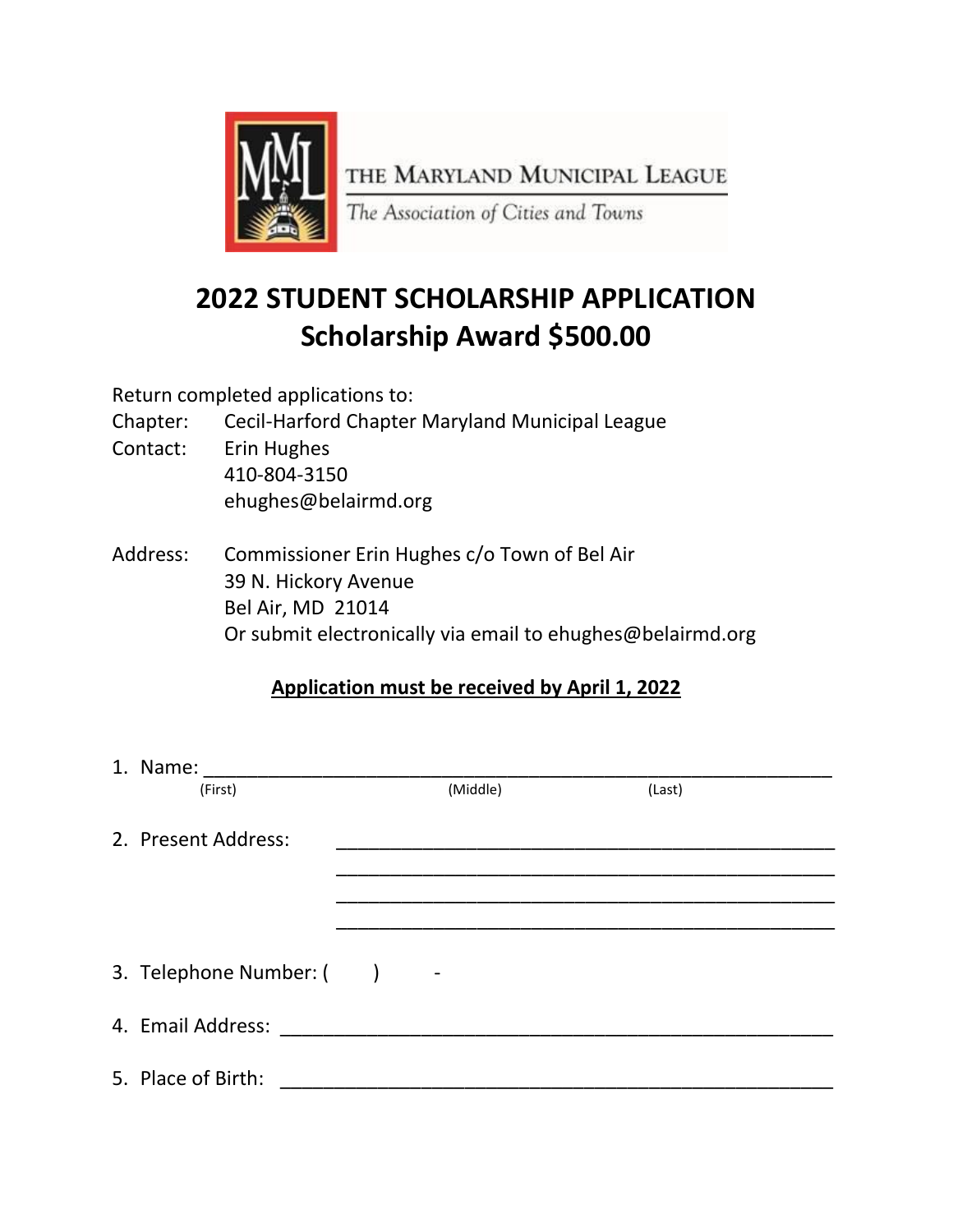- 6. U.S. Citizen: \_\_\_\_\_YES \_\_\_\_\_NO
- 7. Name of high school you currently attend. (Please submit official transcript):\_\_\_\_\_\_\_\_\_\_\_\_\_\_\_\_\_\_\_\_\_\_\_\_\_\_\_\_\_\_\_\_\_\_\_\_\_\_\_\_\_\_\_\_\_\_\_\_\_\_\_\_\_\_\_
- 8. List the college(s) or university(s) you will enroll in or are currently enrolled in. (If currently enrolled, submit official transcripts for each):

\_\_\_\_\_\_\_\_\_\_\_\_\_\_\_\_\_\_\_\_\_\_\_\_\_\_\_\_\_\_\_\_\_\_\_\_\_\_\_\_\_\_\_\_\_\_\_\_\_\_\_\_\_\_\_\_\_\_\_\_\_\_\_\_ \_\_\_\_\_\_\_\_\_\_\_\_\_\_\_\_\_\_\_\_\_\_\_\_\_\_\_\_\_\_\_\_\_\_\_\_\_\_\_\_\_\_\_\_\_\_\_\_\_\_\_\_\_\_\_\_\_\_\_\_\_\_\_\_ \_\_\_\_\_\_\_\_\_\_\_\_\_\_\_\_\_\_\_\_\_\_\_\_\_\_\_\_\_\_\_\_\_\_\_\_\_\_\_\_\_\_\_\_\_\_\_\_\_\_\_\_\_\_\_\_\_\_\_\_\_\_\_\_

- 9. Proposed field or specialization of study: \_\_\_\_\_\_\_\_\_\_\_\_\_\_\_\_\_\_\_\_\_\_\_\_\_\_\_\_\_\_\_\_\_\_
- 10. Type of degree you will be working toward and expected date to graduate:

\_\_\_\_\_\_\_\_\_\_\_\_\_\_\_\_\_\_\_\_\_\_\_\_\_\_\_\_\_\_\_\_\_\_\_\_\_\_\_\_\_\_\_\_\_\_\_\_\_\_\_\_\_\_\_\_\_\_\_\_\_\_\_\_

\_\_\_\_\_\_\_\_\_\_\_\_\_\_\_\_\_\_\_\_\_\_\_\_\_\_\_\_\_\_\_\_\_\_\_\_\_\_\_\_\_\_\_\_\_\_\_\_\_\_\_\_\_\_\_\_\_\_\_\_\_\_\_\_

- 11. Have you ever received academic honors or awards for scholastic achievement (including high school, undergraduate, and graduate studies)? \_\_\_\_\_\_\_\_YES \_\_\_\_\_\_\_\_NO
	- If YES, list:  $\blacksquare$
- 12. Please explain any interruption of school (e.g. military training, illness, etc.):

\_\_\_\_\_\_\_\_\_\_\_\_\_\_\_\_\_\_\_\_\_\_\_\_\_\_\_\_\_\_\_\_\_\_\_\_\_\_\_\_\_\_\_\_\_\_\_\_\_\_\_\_\_\_\_\_\_\_\_\_\_\_\_\_ \_\_\_\_\_\_\_\_\_\_\_\_\_\_\_\_\_\_\_\_\_\_\_\_\_\_\_\_\_\_\_\_\_\_\_\_\_\_\_\_\_\_\_\_\_\_\_\_\_\_\_\_\_\_\_\_\_\_\_\_\_\_\_\_

13. Please list your involvement with civic organizations. Attach a separate sheet if necessary: \_\_\_\_\_\_\_\_\_\_\_\_\_\_\_\_\_\_\_\_\_\_\_\_\_\_\_\_\_\_\_\_\_\_\_\_\_\_\_\_\_\_\_\_\_\_\_\_\_\_\_\_

\_\_\_\_\_\_\_\_\_\_\_\_\_\_\_\_\_\_\_\_\_\_\_\_\_\_\_\_\_\_\_\_\_\_\_\_\_\_\_\_\_\_\_\_\_\_\_\_\_\_\_\_\_\_\_\_\_\_\_\_\_\_\_\_ \_\_\_\_\_\_\_\_\_\_\_\_\_\_\_\_\_\_\_\_\_\_\_\_\_\_\_\_\_\_\_\_\_\_\_\_\_\_\_\_\_\_\_\_\_\_\_\_\_\_\_\_\_\_\_\_\_\_\_\_\_\_\_\_

| 14. Name and title of your Faculty Advisor: |  |
|---------------------------------------------|--|
|                                             |  |

| Institution: | Jhnna:<br>TIJUHT. | - |
|--------------|-------------------|---|
|--------------|-------------------|---|